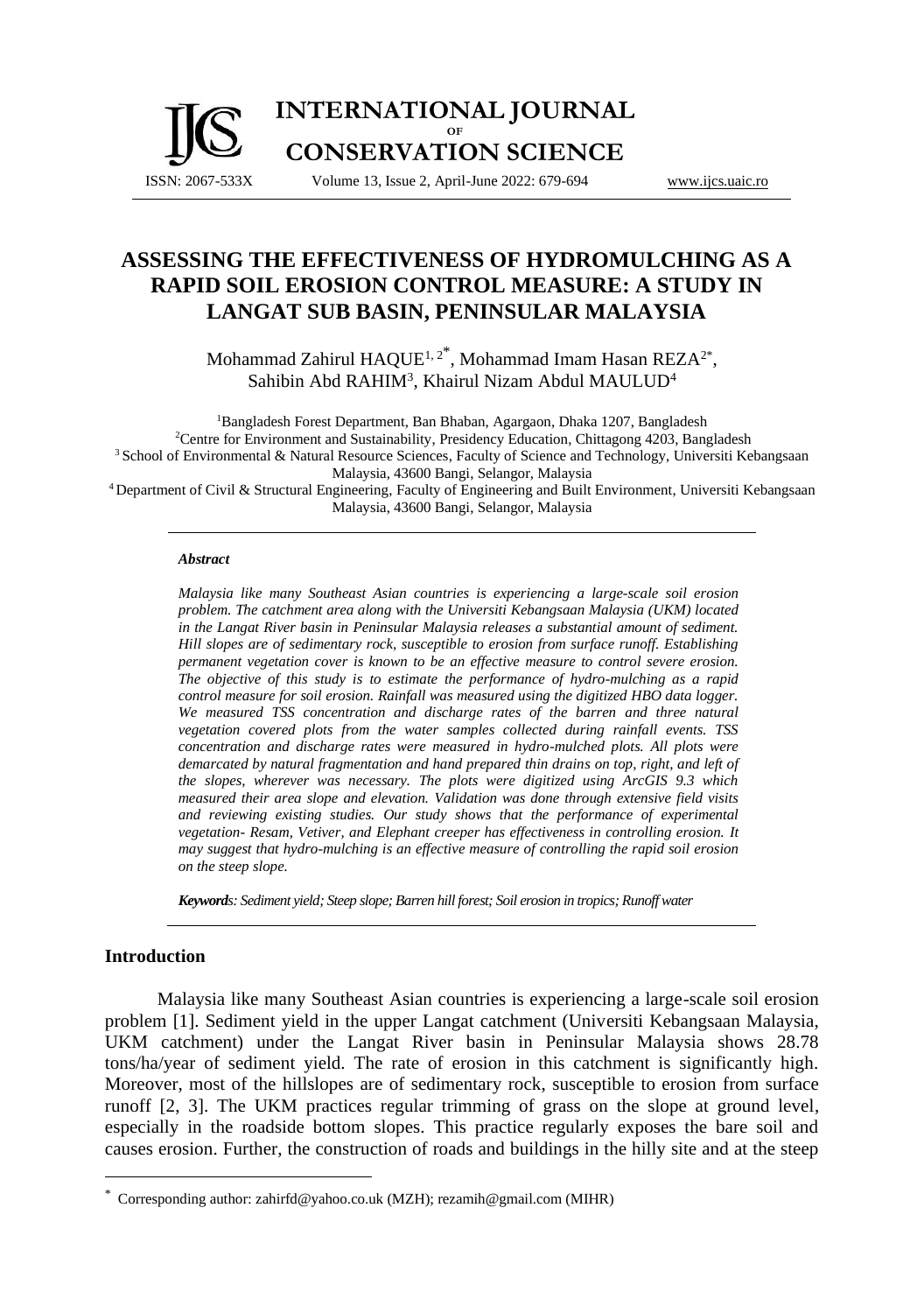slopes also accelerate soil erosion. Generally, soil loss rates from construction sites can be 10 to 20 times more than that of agricultural lands [4, 5]. The areas where topsoil is disturbed or cleared of vegetation are particularly subject to erosion. These areas often present a challenge in re-establishing vegetation to protect the soil to improve soil quality and fertility [6 - 8]. In addition, heavy machinery and constant traffic compact the soil creating a "hard pan" that decreases infiltration and increases runoff and prevents plant establishment and growth [9, 10].

There are numerous measures practiced for erosion control. Seeding of grass and planting of trees, shrubs, and ground covers provide long-term stabilization of soil. Grass may also be planted for temporary stabilization [11]. Whilst mulching is a temporary ground covering that protects the soil from rainfall impacts, increases infiltration, conserves moisture around trees. Beside shrubs, seeding prevents compaction and cracking of soil, and aids the growth of seeding and plants by holding the seeds, fertilizers, and topsoil in place until growth occurs  $[12 - 14]$ . Mattings are made of natural or synthetic materials, which is used to temporarily or permanently stabilize the soil. Mattings reduce erosion from rainfall impact, hold soil in place, absorb and hold moisture near the soil surface [15, 16]. Among other physical stabilizations- Temporary Waterway Crossing [17], Construction Road Stabilization, Diversion of Runoff, Sediment Trapping/Filtering, Flow Velocity Reduction, and such others are effective [18]. The American "National Pollution Discharge Elimination System" urges best management practices (BMPs) for temporary and permanent vegetation establishment and storm water pollution prevention plans [19].

As it is reported, one of the best ways to reduce runoff and control erosion is to establish permanent vegetation as quickly as possible  $[20 - 22]$ . Densely grassed areas are nearly equal to undisturbed forests in preventing soil loss [9] and therefore grasses are often specified for erosion control on such critically bared sites [23]. The foliage of dense vegetative covers can intercept between five and 40 percent of total precipitation, never allowing it to touch the soil surface, thus reducing runoff and potential soil loss [9, 24]. Hydro-seed and/or mulching are considered standard practices for applying on construction sites and highly disturbed soils where vegetation establishment is required to prevent accelerated erosion or to stabilize slopes [25]. Therefore, in this study, we consider of measuring the sediment yield from the selected barren and hydromulch applied plot and the naturally grown Resam, Vetiver and Creeper covered plots within the similar physical features in the upper Langat catchment (UKM catchment). The main objective of this study was to estimate the performance of hydromulching as a rapid control measure for the soil erosion.

### **Methodology**

#### *Study area*

The study was conducted in four plots in the upper Langat catchment (UKM catchment) area. Among those, one was a barren and afterward hydromulch applied plot and the other three were covered by naturally established Resam (*Dicranopteris decumbens*), Vetiver (*Chrysopogon zizanioides)* and Creeper (*Argyrela nervosa*). Hydromulch was applied on the barren plot of 4340.32m<sup>2</sup>. The geological aspect of the area is weathered sedimentary rock. The soil texture ranges from coarse to fine sandy clayunder the soil series of'Muchong-Seremban'. Sampling points for collecting sediments were fixed at two points on two flow paths at the base of the slope. The other three sides of the plot were separated by the small drains (width 15cm and depth 30cm) to avoid runoff water from outside the plot  $(2°55'17.029'N$  latitudeand 101°46´33.996´´Elongitude).The runoff flows from the plot through narrow and temporary water channels are shown in figure 1a.

The Resam (Figure 1b), Vetiver (Figure 1c), and Creeper (Fig. 1d) covered plots were selected on the basis of the availability of rill and inter-rill aspects and flow paths. Their area and the coordinates were recorded  $347.56m^2$  and  $2.9220737N$  101.7795714E; 482.43m<sup>2</sup> and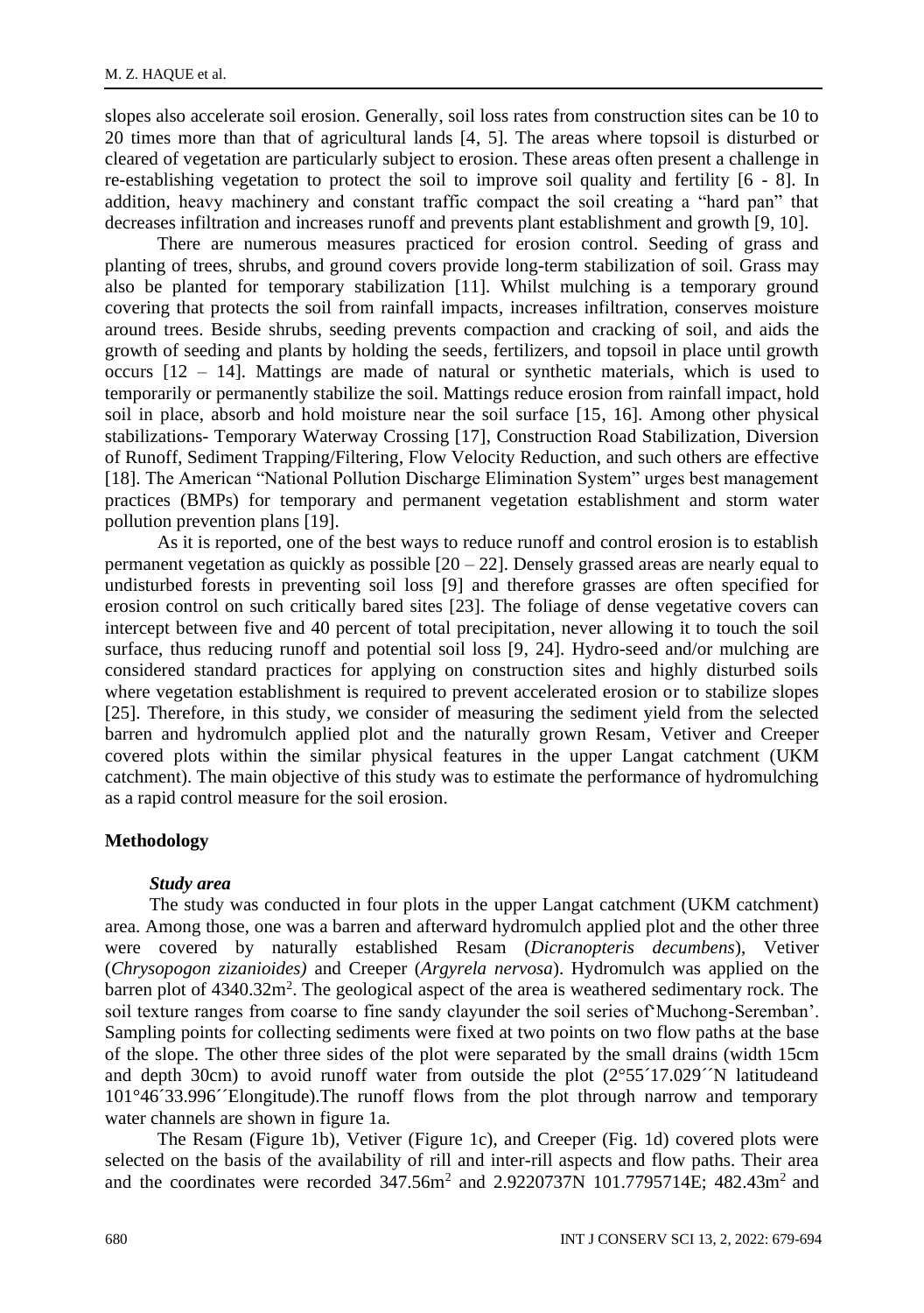2.9272641N 101.780304E and 479.28 m<sup>2</sup> and 2.9221944N 101.780304E respectively. The soil series fell under Muchong-Seremban and the soil type was Sandy clay loam for these three plots. The plots were also separated by the drains at their 3 sides to avoid the outside runoff.The physical and climatic features of these four plots are shown in the Table 1 and Table 2.



**Fig. 1.** a) Location map of barren plot; b) Location map of Resam covered plot; c) Location map of Vetiver grass plot;d) Location map of Creeper covered plot

|                                       |          | Value |                    |       |              |                 |  |  |
|---------------------------------------|----------|-------|--------------------|-------|--------------|-----------------|--|--|
| <b>Catchment parameters</b>           |          |       | <b>Barren</b> plot |       | Vetiver plot | Creeper<br>plot |  |  |
| Elevation (m)                         | : $Top$  |       | 45.47              |       | 73.14        | 103.85          |  |  |
|                                       | : Bottom |       | 33.76              | 73.14 | 57.90        | 73.14           |  |  |
| Catchment length (m)                  |          |       | 87.25              | 22.13 | 25.38        | 22.33           |  |  |
| Mean slope %                          |          |       | 21.87              |       | 10.57        | 30.88           |  |  |
| Mean width of flow path (m)           |          | 1.60  | $1.0*$             | 0.90  | 0.60         | 0.52            |  |  |
| Mean depth of flow path (m)           |          | 0.15  | $0.27*$            | 0.38  | 0.19         | 0.21            |  |  |
| Mean velocity during sampling (m/sec) |          | 5.62  | $1.90*$            | 2.07  | 1.99         | 1.91            |  |  |

**Table 1.** Physical features of four experimental plots

(\*After hydromulch application)

| Table2. Climatic features of four experimental plots |  |  |
|------------------------------------------------------|--|--|
|------------------------------------------------------|--|--|

|                                |                       | Value             |                          |                          |  |  |  |
|--------------------------------|-----------------------|-------------------|--------------------------|--------------------------|--|--|--|
| <b>Climatic feature</b>        | <b>Barren</b><br>plot | <b>Resam plot</b> | Vetiver plot             | <b>Creeper</b><br>plot   |  |  |  |
| Total rainfall (mm) in 2015    | 2880                  | 2880              | 2880                     | 2880                     |  |  |  |
| No of rain-days in 2015        | 172                   | 172               | 172                      | 172                      |  |  |  |
| Runoff (mm) under vegetation   | ۰                     | 145               | 145                      | 145                      |  |  |  |
| Runoff (mm) on barren land     | 1478                  | ۰                 | $\overline{\phantom{a}}$ |                          |  |  |  |
| Runoff number under vegetation |                       | 38                | 38                       | 38                       |  |  |  |
| Runoff number on barren land   | 87                    |                   | $\overline{\phantom{a}}$ | $\overline{\phantom{a}}$ |  |  |  |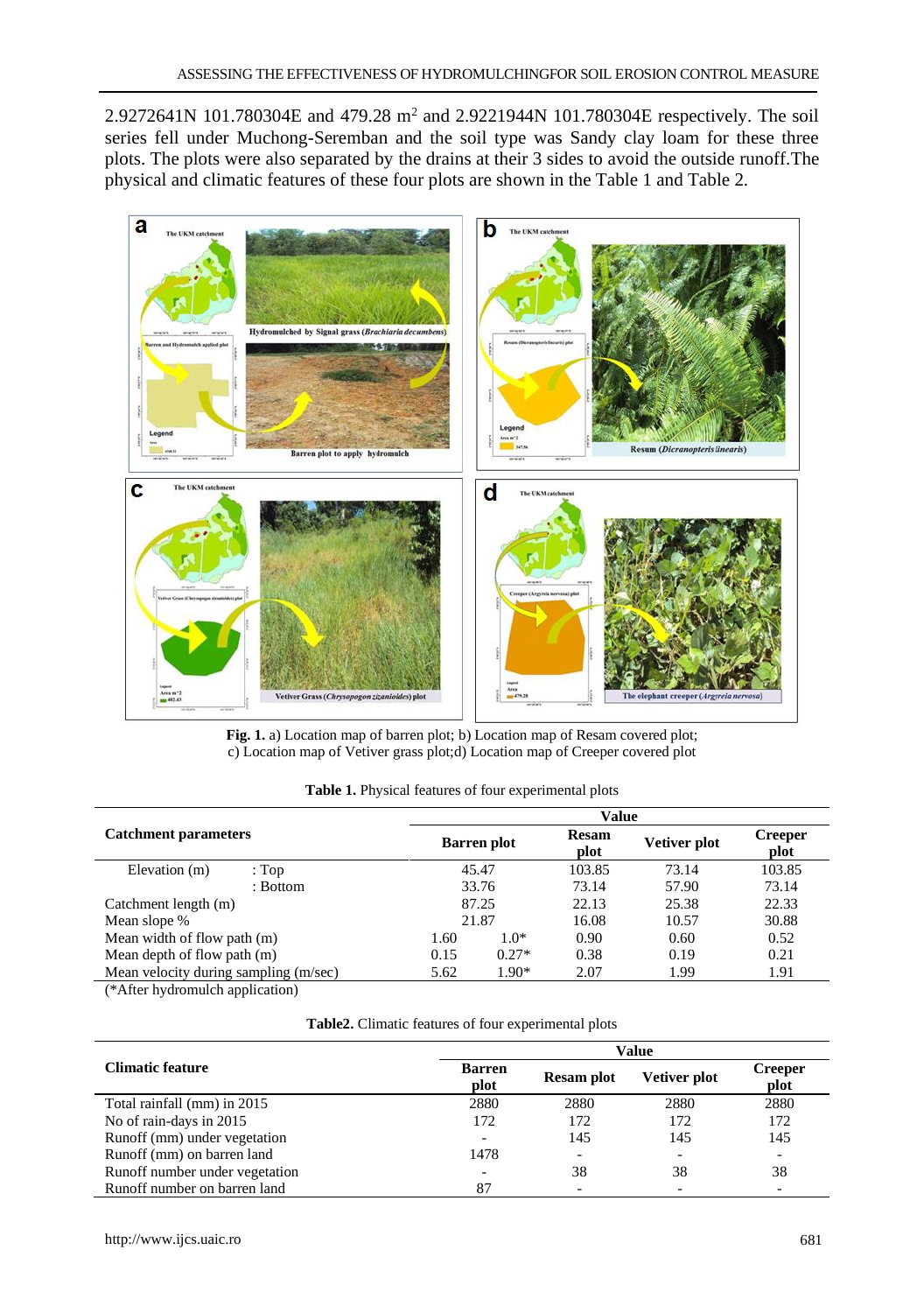#### *Methods*

Rainfall was measured using the digitized HBO data logger located at the Faculty of Engineering and Built Environment's new building in Universiti Kebangsaan Malaysia (02° 55′ 21.48″N latitude and 101° 46′ 15.48″E longitude). This rain gauge station was installed to provide rainfall for the UKM catchment. During rainfall events, water samples were collected for measuring Total Suspended Solids (TSS) concentration and discharge rates were measured from the barren and three natural vegetation covered plots. After the samplings were conducted for the barren plot, signal grass was seeded there by hydromulching during the dry period. The growth performance of signal grass was monitored on a weekly and monthly basis and after 2.5 months when signal grass was matured, again sediment sample and discharge rate were measured at the previous barren plot's sampling stations. Three naturally grown Resam, Vetiver and Creeper plots were demarcated by natural fragmentation and hand prepared thin drains on top, right and left of the slopes wherever was necessary for the plot for easy measurement of the area, flow path and catchment length and to collect sediment samples. All the measurements were replicated for the three times in three separate rain events.

A Geographical Positioning System (GPS) was used to record the coordinates of the plots. The plots were digitized using ArcGIS 9.3 which measured the area slope and elevation. The discharge was calculated by the velocity-area method as the product of velocity and crosssectional area of the flow path at the base of the slope. In the study, three measurements were conducted to accurately characterize the velocity of the water moving down the stream.

# *Hydromulching*

*Hydromulch Machine (Spraying Equipment):*The equipment consists of a water tank of 600 liters of water containing capacity with a diesel engine; an agitator and a high-pressure pump with sufficient power to reach the slope surface. The mechanical power drive agitator is used for its capability of keeping all ingredients in suspension at all times. All pump passages and pipelines are capable of providing clearance to solids of a maximum diameter of 15mm. Two different types of nozzles (long-range and close-range) were supplied so that the mixture could be properly sprayed over distances varying from 5 to 60 meters. The nozzles are connected to the nozzle pipe or to the eventual extension hoses by quick release couplings (Fig. 1).



**Fig. 1.** Hydromulch machine

# *Preparation of Hydromulch*

In order to apply seed and fertilizer rapidly, it is customary to spray aqueous slurries of seed, fertilizer and other nutrients on the soil to be reclaimed [26]. The materials for hydromulch are selected with the following components.

Signal grass (*Brachiariade cumbens*): Signal grass is selected for its permanent pastures. It can cover the barren ground for erosion control on hillsides. It can also be applied in upland areas of the basin [27]. The species possess high productivity under intensive management and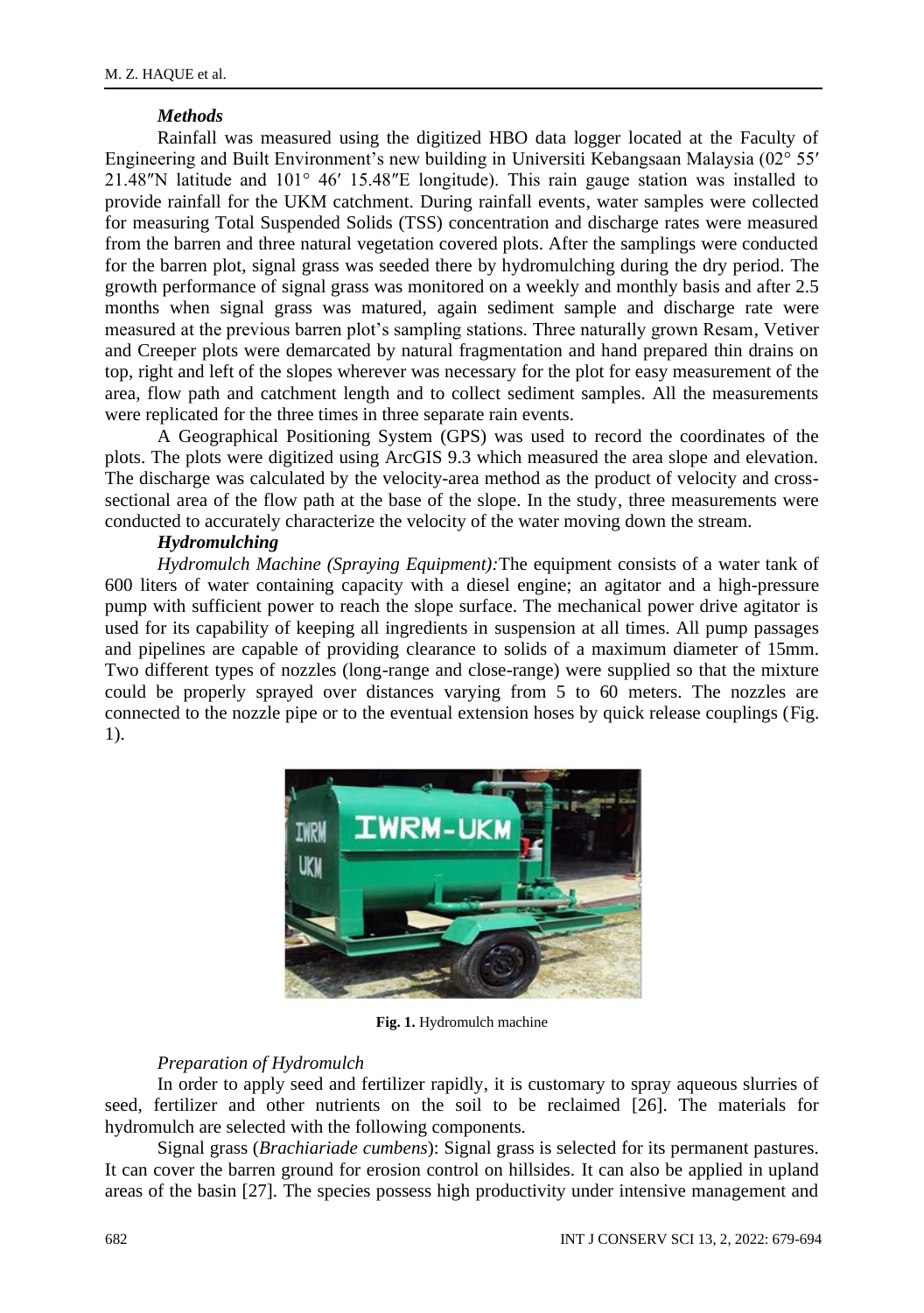persist in low fertility and acid soils. The seeds are very light and weigh in at an average of 280, 000 seeds per kg [27].

Paper mulch: Fairly small particle sizes, spread to form a mat on the soil. A small amount of newspaper stock is selected for cellulose fibers because it appears to function as a binder or adhesive for the paper mat provided they are finely chopped [28]. The preparation of paper mulch is described as 3kg of old newspapers were soaked overnight with 30L of alkaline water (pH normally 7.4 and above) and b) The paper was blended using a household blending machine with a small amount of water, sieved, and put it in the oven for a few days until it dried completely. The remaining water was not used further. After drying, the paper mulch was ready to be used for hydromulching.

Compost: Compost fertilizer was applied in hydromulching to enable the seeds to rapidly grow on the disturbed slopes [29]. The ratio of N: P: K mixture in compost for this experiment is 10:8:10.

Tackifier: The hydromulch mixture includes a binder agent or adhesive such as a naturally occurring gum-latex which assists in holding the mulch composition in place after the application [30]. In this experiment, Tapioca starch is used instead of natural latex at double the quantity.

Water: The spraying hydromulch is prepared by mixing with water to form a suspension. The hydromulch spraying equipment has a tank sufficient in size to hold 600 lit of water. In operation, the tank is filled with water added with a proportion of hydromulch to form a slurry or suspension which is sprayed on the land for the soil to be reclaimed [31].

### *The composition ratio*

For this study, a tray of  $30x40x10$  cm i.e., 12, 000 cm<sup>3</sup> revealed the best for 12 liters of hydromulching mixture. The mixture requires 20g of paper mulch  $+ 50g$  of compost  $+ 20g$  of Signal grass seed + 30g of Tackifier.

Assuming the hydromulching is to cover about 0.5 cm depth of bare soil, then the amount of hydromulch for the same will be 12 liters or 12000 cc of mulch and this amount will cover an area of  $2.4 \text{m}^2$  (12, 000 cc/0.5cm). Or,  $1.0 \text{m}^2$  can be covered with the mixture of 12/2.4  $=$  5 liters. The catchment area is estimated at 0.028km<sup>2</sup>  $=$  0.028 x 1, 000, 000  $=$  28, 000m<sup>2</sup>. One tank of hydromulch machine contains 600 liters so it covers 120m. Therefore, 28, 000m<sup>2</sup> of the area requires 280 tanks of the mixture.

#### *Requirement of paper mulch*

20g mulch is required for 12 liters, therefore 20/12g of mulch is needed for 1 liter. For 280 tanks of 600 liters each need 280 x 600 x  $20/12 = 280$ ,  $0.00g = 280kg$ . Similarly, for seed, the amount will be 280kg. For compost, it will be 2.5 times of the seed that is  $2.5 \times 280 =$ 700kg, and Tackifier will be 1.5 times of seed that is  $1.5 \times 280 = 420$ kg.

It is observed that instead of 0.5cm of hydromulch depth,  $0.2$ cm can be considered. Therefore, the quantity for all the materials reduces by 2.5 times. The finally applicable materials are stated in Table 3.

| Area $(km2)$ | <b>Materials</b> | Quantity (kg) | <b>Remarks</b>  |
|--------------|------------------|---------------|-----------------|
| 0.028        | Seeds            | 112           |                 |
|              | Compost          | 280           |                 |
|              | Paper mulch      | 112           |                 |
|              | Tackifier        | 168           | Tapioca is used |

# *Application in the field*

After the materials were mixed into the tank, the machine was pulled to the site by a lorry. Two field men assisted to apply the hydro mulch. The mixture of the slurry was prepared before application. Ingredients were mixed with water to form homogeneous slurry and kept agitated until finally applied to the slope surface. Water used was free from toxic chemicals and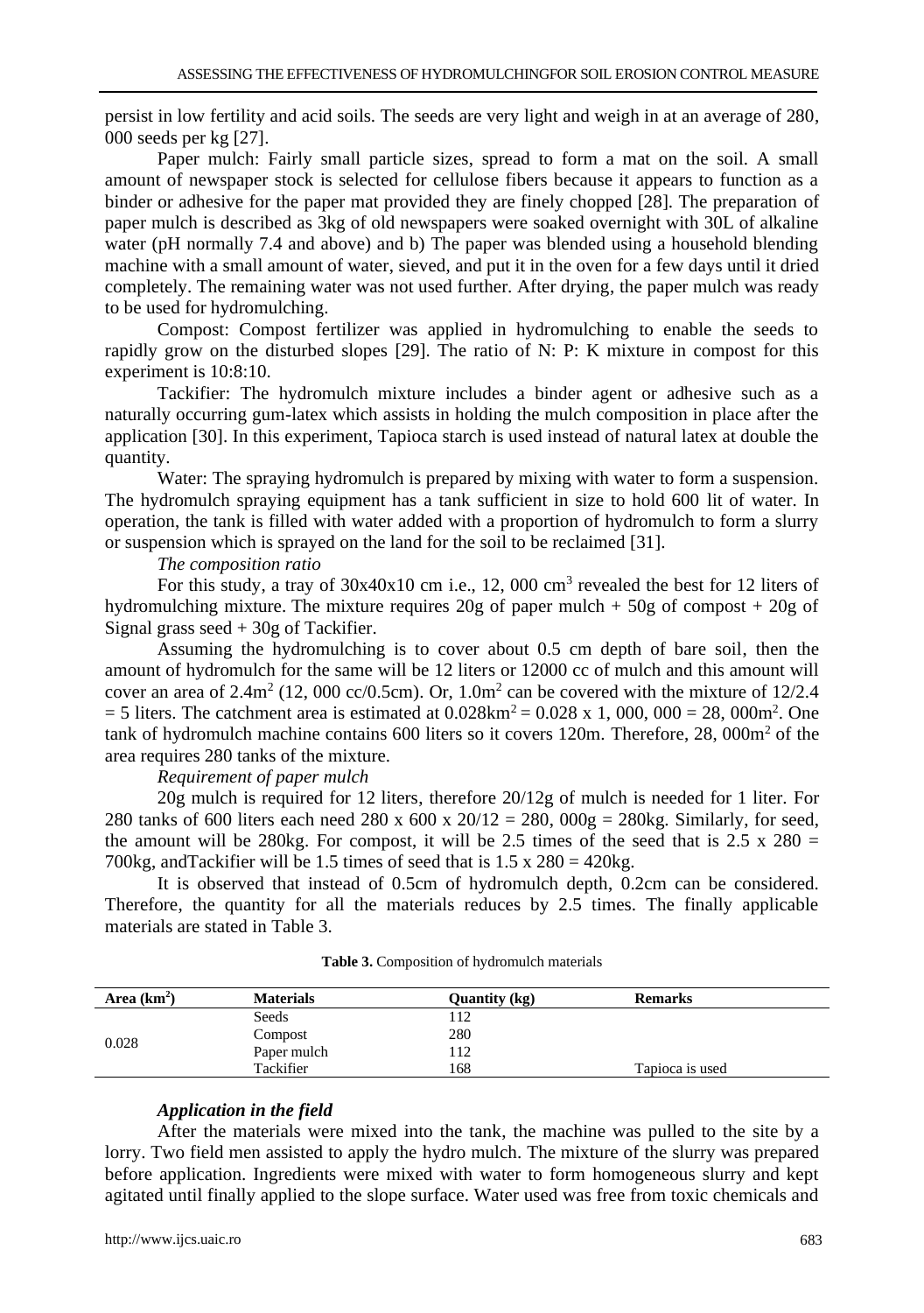other substances harmful to plant life. The pH value of the water sustained from  $6.0$  to  $< 8.0$ . All mixtures were used within 1 hour from the time they were mixed.

#### *The ground cover measurement*

The ground cover was measured in 1m x 1m plots where the sunlight penetrated area was sorted by demarcation on the ground and this area was deducted from the plot size to get the ground cover percentage.

#### **Results and Discussions**

The four sampling stations in the UKM catchment were selected in order to measure and compare sediment yield from i) barren slope and ii) after hydromulch application. Besides, sediment from the plots under Resam, Vetiver and Creeper were also measured. All the measurements were taken during rainfall events. During the study period, 7 rainfall events were recorded with the highest rainfall of 90mm on 16 June 2015 while the lowest rainfall recorded 43mm on May 03 2015 (Table 4). Total 183 Nos. of runoff occurred against 2880mm of rainfall for the year 2015. The number of runoff depths under vegetation, grassland and on barren land was recorded 38, 58, and 87 Nos. respectively.

**Table 4.** Hydrological conditions on the date of water sampling at four experimental plots

| Date             | <b>Stations/Plots</b> | Rainfall (mm) | Runoff depth (mm) |
|------------------|-----------------------|---------------|-------------------|
| $12 - 6 - 2015$  | Barren plot           | 66            | 43                |
| 13-6-2015        | Barren plot           | 85            | 61                |
| 16-6-2015        | Barren plot           | 90            | 66                |
| $1 - 11 - 2015$  | Hydromulch applied    | 59            | 3                 |
| 16-11-2015       | Hydromulch applied    | 58            |                   |
| $16 - 11 - 2015$ | Hydromulch applied    | 58            | $\overline{c}$    |
| 23-4-2015        | Resam                 | 75            | 8                 |
| $3 - 5 - 2015$   | Resam                 | 43            |                   |
| 27-5-2015        | Resam                 | 45            |                   |
| 23-4-2015        | Vetiver               | 75            | 8                 |
| $3 - 5 - 2015$   | Vetiver               | 43            |                   |
| 27-5-2015        | Vetiver               | 45            |                   |
| $23 - 4 - 15$    | Creeper               | 75            | 8                 |
| $3 - 5 - 2015$   | Creeper               | 43            |                   |
| 27-5-2015        | Creeper               | 45            |                   |

The water sampling for TSS concentration from the flow path of barren plot was conducted during rainfall events on 12 June, 13 June and 16 June of 2015, 4 field workers assisted conducting the sampling each day. The minimum and maximum amount of rainfall, runoff and discharge rate during the sampling was 66 and 90mm; 49 and 66mm and 1.49m<sup>3</sup>/sec and 1.85m<sup>3</sup>/sec on the above days respectively. The minimum and maximum of TSS/L and Sediment/m<sup>2</sup> were recorded 11.05g/L and 11.3g/L and 482.77g/m<sup>2</sup> and 733.04g/m<sup>2</sup> which show the severe sediment yield (Table 5).

Research finding revealed that change in land use from forested to other human activities lead to higher sediment yield particularly during unstable condition [32]. The water samplings for TSS concentration from the hill slope flow path of hydro mulch applied plot (previous barren plot) were conducted on 01 Nov and 16 Nov of 2015 (Table 4).

The ranges of rainfall, runoff and discharge rate during sampling were 58 mm to 59mm,  $2 \text{mm}$  to  $3 \text{mm}$  and  $0.82$  to  $0.89 \text{m}^3/\text{sec}$  respectively. The mean and standard deviations were 58.47 $\pm$  0.64 mm, 2.20 $\pm$  0.20mm and 0.86  $\pm$  0.04m<sup>3</sup>/sec respectively. At the same time the minimum and maximum of TSS/L and Sediment/m<sup>2</sup> was recorded 82.00 and 89.00mg/L and 0.22and 0.27g/m<sup>2</sup> respectively. The mean and standard deviations of TSS/L and Sediment/m<sup>2</sup> were obtained  $85.33\pm3.51$  mg/L and  $0.24\pm0.03$  g/m<sup>2</sup> respectively (Table 5).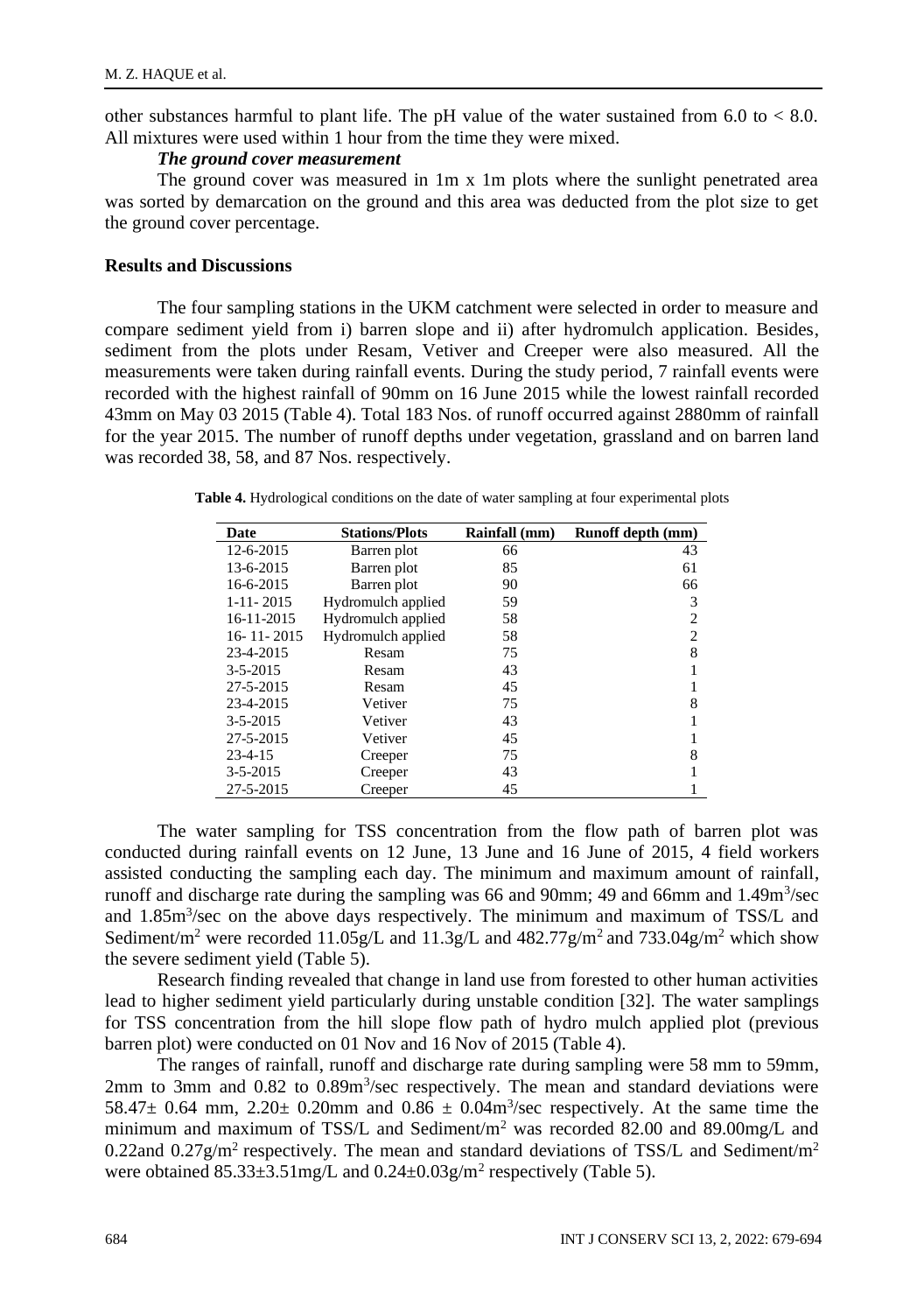| <b>Station</b>  |                  | <b>Drainage</b><br>area $(m2)$ | Slope %            | RF<br>(mm)        | <b>Runoff</b><br>depth<br>(mm) | <b>Discharge</b><br>rate<br>$(m^3/sec)$ | <b>Discharg</b><br>time<br>e<br>(sec) | <b>Total</b><br>sediment<br>discharge<br>(kg) | <b>TSS</b><br>mg/L | Sediment<br>$g/m^2$    |
|-----------------|------------------|--------------------------------|--------------------|-------------------|--------------------------------|-----------------------------------------|---------------------------------------|-----------------------------------------------|--------------------|------------------------|
| Barren          | Range            | 4340.32                        | 21.87-<br>21.87    | 66-90             | 43-66                          | 1.49-1.85                               | 128.32-<br>180.43                     | 2095.4-<br>3185.65                            | 11050-11300        | 482.77-<br>733.04      |
| plot            | Mean<br>$\pm$ SD |                                | $21.87 \pm 0$      | $80.97+$<br>12.66 | $57.07 \pm 1$<br>1.81          | $1.63 \pm 0.19$                         | $154.59+$<br>26.06                    | 2763.96±<br>584.97                            | $11150+$<br>132.29 | $636.81 \pm$<br>134.76 |
| Hydro           | Range            | 4340.32                        | 21.87-<br>21.87    | 58-59             | $2 - 3$                        | $0.82 - 0.89$                           | 13.24-<br>16.15                       | $0.96 - 1.18$                                 | 82.00-89.00        | $0.22 - 0.27$          |
| mulched<br>plot | Mean<br>$\pm$ SD |                                | $21.87 \pm 0$      | 58.47±<br>0.64    | $2.20 +$<br>0.20               | $0.86 \pm 0.04$                         | $14.34+$<br>1.58                      | $1.05 \pm 0.12$                               | $85.33 \pm 3.51$   | $0.24 \pm 0.03$        |
| Resam           | Range            | 347.56                         | 16.08-<br>16.08    | 43-75             | $1-8$                          | $0.43 - 0.88$                           | $0.22 - 3.50$                         | $0.02 - 0.40$                                 | 132-142            | $0.07 - 1.14$          |
| plot            | Mean<br>$\pm$ SD |                                | $16.08 + 0$        | $54.83+$<br>18.18 | $3.21 \pm 4.$<br>48            | $0.30 \pm 0.24$                         | $1.38 \pm .68$                        | $0.15 \pm 0.21$                               | $136.67 \pm 5.03$  | $0.44 \pm 0.61$        |
| Vetiver         | Range            | 482.43                         | $10.57 -$<br>10.57 | $43 - 75$         | $1 - 8$                        | $0.21 - 0.26$                           | $1.06-$<br>19.56                      | $0.03 - 0.54$                                 | 128-146            | $0.06 - 0.60$          |
| plot            | Mean<br>$\pm$ SD |                                | $10.57 + 0$        | $54.83+$<br>18.18 | $3.21 \pm 4.$<br>48            | $0.23 \pm 0.03$                         | $7.39 +$<br>10.58                     | $0.21 \pm 0.29$                               | $136.00 \pm 9.17$  | $0.43 \pm 0.60$        |
| Creeper         | Range            | 479.28                         | 30.88-<br>30.88    | 43-75             | $1-8$                          | $0.19 - 0.25$                           | $1.24 -$<br>19.13                     | $0.03 - 0.53$                                 | 132.0-140.0        | $0.07 - 1.10$          |
| plot            | Mean<br>$\pm$ SD |                                | $30.88 + 0$        | $54.83+$<br>18.18 | $3.21 \pm 4$ ,<br>48           | $0.22 \pm 0.03$                         | $7.27+$<br>10.27                      | $0.20 \pm 0.28$                               | $136.67 + 4.16$    | $0.43 + 0.59$          |

**Table 5.** Statistical summary of Sediment yield and its related parameter of barren and vegetation covered plot

#### *The periodical growth of Signal grass*

The periodical growth of Signal grass was observed after 7 days of hydromulching. Nos. of seeding, growth in height, biomass in  $g/m^2$  and ground cover in percentage were measured. Along with such measurements, hydrological aspects such as rainfall, runoff, rain-runoff ratio and total sediment discharge from the plot were also recorded. The average seedlings after 7 days, 30 days, 60 days, and 75 days were 106 Nos., 128 Nos., 134 Nos., and 145 Nos. respectively. Average growth with respect to these seedlings was 1.0, 51, 74 and72cm while the biomass recorded as0.03, 28.17, 39.64 and 41.23g respectively. At the same periodical interval, mean rainfall was recorded 22, 52, 59 and 28mm and the runoff was 7, 12, 3 and 1mm respectively. The discharge rate was recorded 0.513, 0.35, 0.27 and 0.2m<sup>3</sup>/sec while the TSS concentration/L were11.4, 8.7, 0.09 and 0.08g/L respectively (Table 6).

|                                | <b>Periodical change</b> |         |         |         |  |  |  |
|--------------------------------|--------------------------|---------|---------|---------|--|--|--|
| Signal grass                   | 7 days                   | 30 days | 60 days | 75 days |  |  |  |
| No seedlings in $1/m^2$        | 106                      | 128     | 134     | 145     |  |  |  |
| Height (cm)                    |                          | 51      | 74      | 72      |  |  |  |
| Biomass ( $g/m^2$ )            | 0.03                     | 28.17   | 39.64   | 41.23   |  |  |  |
| Ground cover %                 |                          | 20      | 80      | 96.7    |  |  |  |
| Flow Rate $(m^3/sec)$          | 0.513                    | 0.35    | 0.27    | 0.2     |  |  |  |
| TSS(g/L)                       | 11.4                     | 8.7     | 0.09    | 0.08    |  |  |  |
| Rain (mm)                      | 22.5                     | 52.7    | 59.2    | 28.1    |  |  |  |
| Runoff(mm)                     | 7.11                     | 12.44   | 3.04    | 0.1     |  |  |  |
| Runoff - Rainfall ratio        | 0.32                     | 0.23    | 0.05    | 0.004   |  |  |  |
| Total sediment discharged (kg) | 351.8                    | 469.7   | 1.15    | 0.04    |  |  |  |

Correlation matrix among the Signal grass parameters shows that height has strong and highly significant correlation with biomass ( $r = 0.99$ , P 0<0.01) however, seedling number is moderately strong and significantly correlated with biomass and height (P<0.01,  $r = 0.73$  and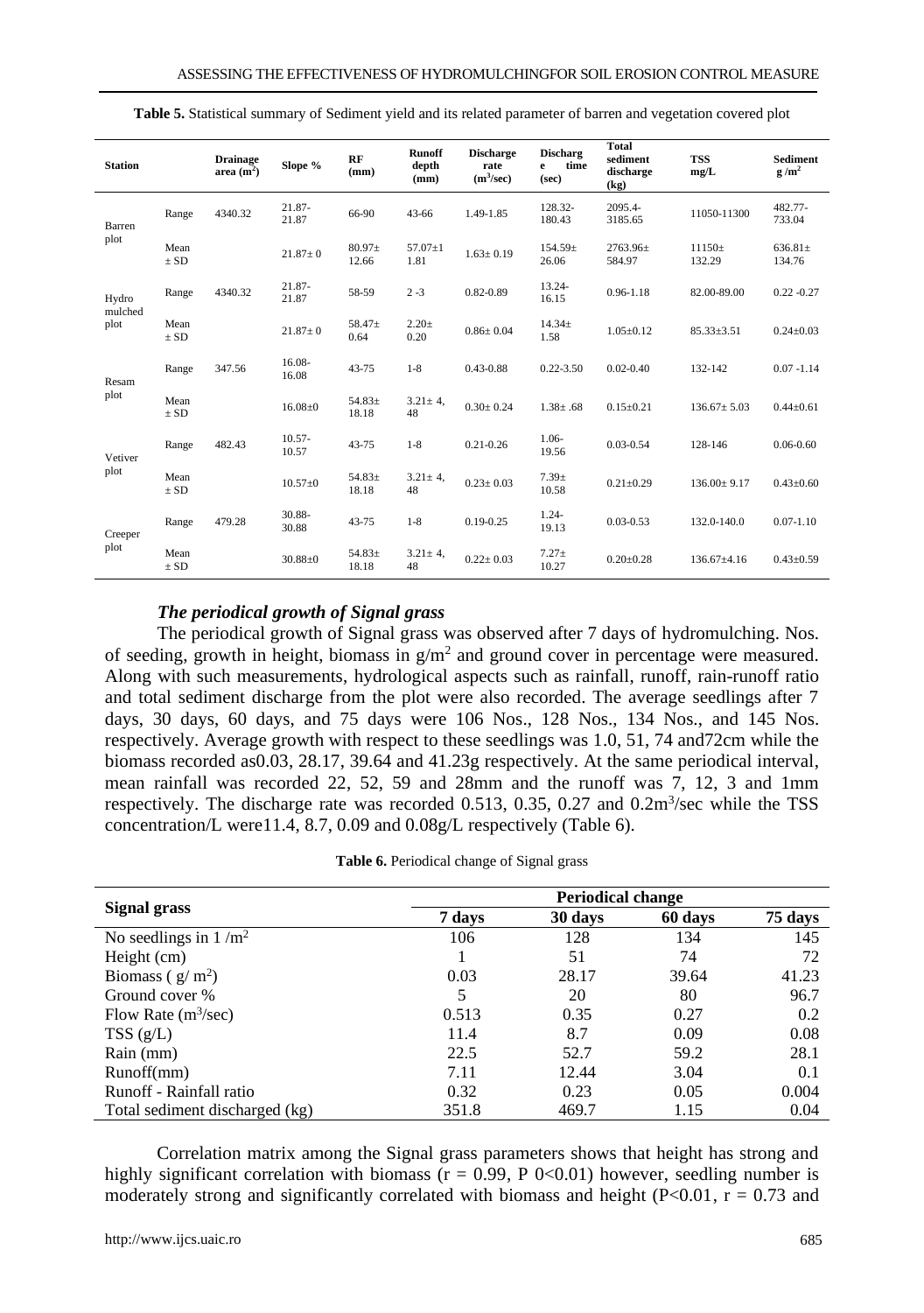0.70 respectively). On the other hand, discharge and TSS concentration have negative moderate strong but significant correlation with the number of seedling ( $P < 0.01$ ,  $r = -0.78$  and  $-0.65$ ) respectively) but discharge and TSS have strong significantly negative correlation with growth  $(P < 0.01, r = -0.95 \text{ and } -0.90 \text{ respectively})$  and biomass  $(P < 0.01, r = -0.96 \text{ and } -0.89 \text{ s}$ respectively). Discharge and TSS were highly significant and show the strong correlation (P <  $0.01$ ,  $r = 0.91$ ). Ground cover shows moderate strong and significant correlation with number of seedling ( $P < 0.01$ ,  $r = 0.64$ ) and same valued strong significant correlation with growth and biomass ( $P < 0.01$ ,  $r = 0.86$ ). Ground cover also shows highly strong and negative significant correlation with discharge and TSS ( $P < 0.01$ ,  $r = -0.91$  and  $-0.99$  respectively). P value  $< 0.01$ was analyzed by ANOVA single factor (Table 7).

|                |              |         | Ground         |         |                |     |  |
|----------------|--------------|---------|----------------|---------|----------------|-----|--|
|                | No seedlings | Growth  | <b>Biomass</b> | cover   | Discharge rate | TSS |  |
| No seedlings   |              |         |                |         |                |     |  |
| Growth         | 0.70         |         |                |         |                |     |  |
| <b>Biomass</b> | 0.73         | 0.99    |                |         |                |     |  |
| Ground cover   | 0.64         | 0.86    | 0.86           |         |                |     |  |
| Discharge rate | $-0.78$      | $-0.95$ | $-0.96$        | $-0.91$ |                |     |  |
| <b>TSS</b>     | $-0.65$      | $-0.90$ | $-0.89$        | $-0.99$ | 0.91           |     |  |

#### *Performance of other Vegetation Covered Plots to Control Erosion*

To analyze the performance of Resam (*Dicranopteris decumbens*), Vetiver (*Chrysopogon zizanioides)* and Creeper (*Argyrela nervosa*) on Surface Runoff and Sediment yield, the sediment sampling from the flow path of Resam, Vetiver and creeper covered plots were conducted on 23-4-2015, 3-5-2015 and 27-5-2015 (Table 4).

#### *Resam*

For Resam, the ranges of seedling number, growth, biomass and Ground cover during sampling were recorded 40 to 72 Nos.; 0.80 to 1.21m; 38.0 to 82.0g; and 60 to 80% respectively and the averages with standard deviations of these parameters were 56.75±10.08 Nos.; 1.07 $\pm$ 0.15m; 57.53 $\pm$  15.28g and 69.75  $\pm$  5.90 % respectively (Fig. 2).

The ranges of rainfall, runoff and discharge rate during sampling were 43-75mm, 1-8mm and 0.43-0.88 $\text{m}^3/\text{sec}$  respectively. The mean and standard deviations were 54.83  $\pm$  18.18mm;  $3.21 \pm 4.48$ mm and  $0.30 \pm 0.24$ m<sup>3</sup>/sec respectively. At the same time, the minimum and maximum of TSS concentration/L and Sediment yield/m<sup>2</sup> were recorded 132 - 142mg/L and 0.07 -1.14g/m<sup>2</sup> respectively. The mean and standard deviations of TSS concentration/L and Sediment yield/m<sup>2</sup> were obtained  $136.67 \pm 5.03$  mg/L and  $0.44 \pm 0.61$  g/m<sup>2</sup> respectively (Table 5).

#### *Vetiver*

The ranges of seedling number, growth, biomass and ground cover during sampling were 55 to 90 Nos.; 0.90 to 1.12m; 38.10 to 67.00g; and 80 to 90% respectively and the averages with standard deviations of these variables were  $69.78 \pm 12.99$  Nos.;  $1.00 \pm 0.08$ m;  $53.60 \pm 9.62$ g and  $86.78 \pm 3.60$  % respectively (Fig. 2).

The ranges of rainfall, runoff and discharge rate during sampling were 43-75mm, 1-8mm and  $0.43{\text -}0.88$ m<sup>3</sup>/sec respectively. The mean and standard deviations were  $54.83{\pm}18.18$ mm;  $3.21 \pm 4.48$  and  $0.30 \pm 0.24$ m<sup>3</sup>/sec respectively. At the same time, the minimum and maximum of TSS concentration/L and Sediment yield/m<sup>2</sup> were recorded 128-146 and 0.06-0.60g/m<sup>2</sup> respectively. The mean and standard deviations of TSS concentration/L and sediment yield/m<sup>2</sup> were obtained  $136.00 \pm 9.17$  mg/L and  $0.43 \pm 0.60$  g/m<sup>2</sup> respectively (Table 5).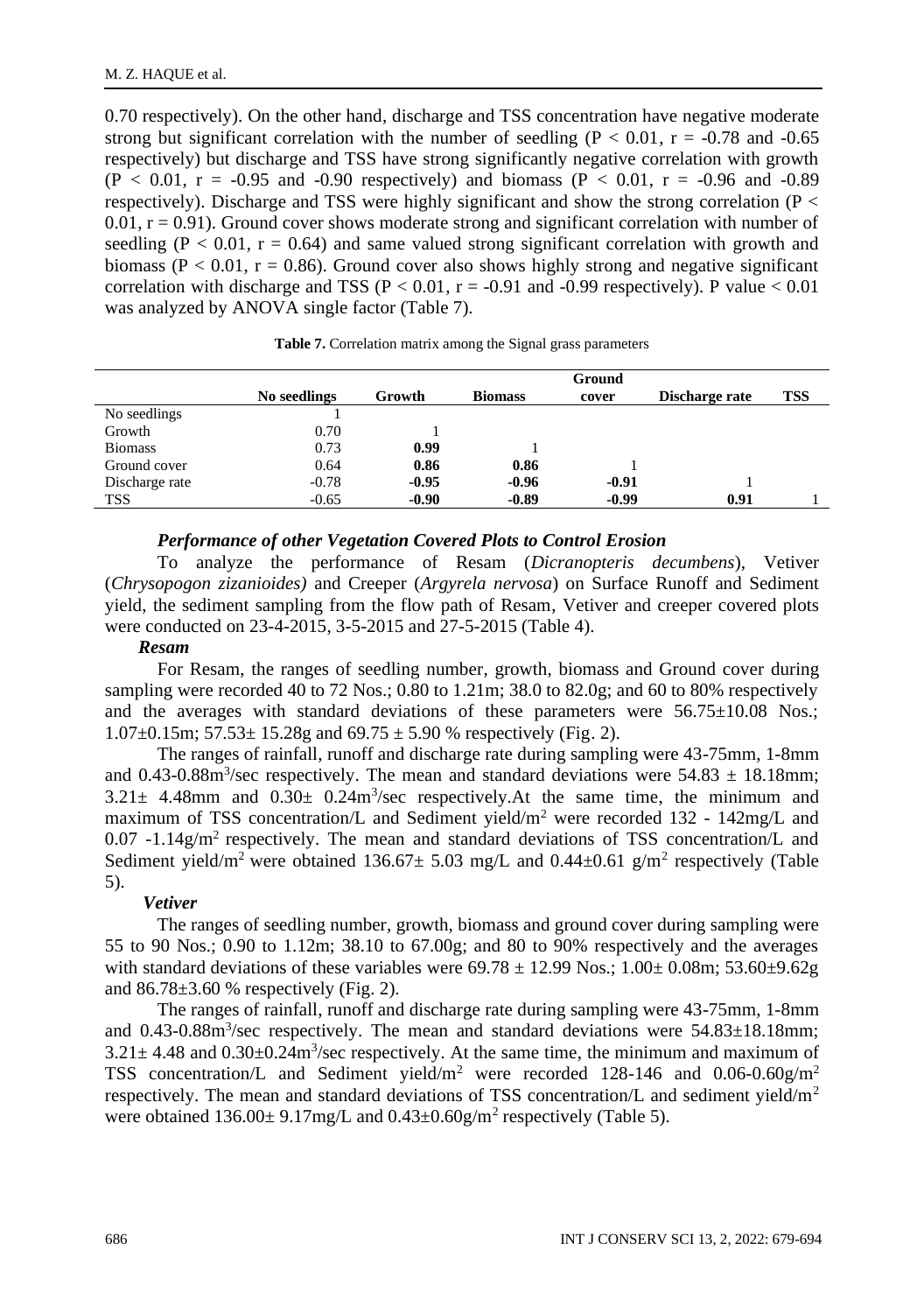

**Fig. 2.** Graphical Performances of Resam, Vetiver and Creeper (Area 1 x 1m)

#### *Creeper*

The ranges of seedling number, growth, biomass and ground cover during sampling were 20 to32 Nos.; 0.90 to 1.25m; 38.10 to 67.00g; and 93 to 98% respectively and the averages with standard deviations of these variables were  $26.44\pm3.61$ Nos.  $1.05\pm0.12$ m;  $53.60\pm9.62$ g and 96.00±1.94% respectively (Figure 2).

The ranges of rainfall, runoff and discharge rate during sampling were 43-75mm, 1-8mm and  $0.43{\text -}0.88$ m<sup>3</sup>/sec respectively. The mean and standard deviations were  $54.83{\pm}18.18$ mm;  $3.21 \pm 4.48$ mm and  $0.30 \pm 0.24$ m<sup>3</sup>/sec respectively. At the same time the minimum and maximum of TSS concentration/L and Sediment yield/m<sup>2</sup> were recorded 132.0-140.0mg/L and 0.07-1.10g/m<sup>2</sup>respectively. The mean and standard deviations of TSS/L and Sediment yield/m<sup>2</sup> were obtained136.67 $\pm$ 4.16mg/L and 0.43 $\pm$ 0.59g/m<sup>2</sup> respectively (Table 5).

# *The effect of hydro-mulching in erosion controlling*

In context with the slopes, the result shows that when slope is 21.87%, the mean discharge and sediment yield for signal grass are  $0.86m^3$ /sec and  $1.58g/m^2$  respectively; when slope is 16.08% the mean discharge and sediment yield for Resam plot are 0.70m<sup>3</sup>/sec and  $2.53$  g/m<sup>2</sup> respectively; when slope is  $10.57%$  the mean discharge and sediment yield for Vetiver grass are  $0.23 \text{m}^3/\text{sec}$  and  $2.51 \text{g/m}^2$  respectively and when slope is 30.88% the mean discharge and sediment yield for Creeper are  $0.22 \text{m}^3/\text{sec}$  and  $2.53 \text{g/m}^2$  respectively (Fig. 3).

The study reveals that the increase in rainfall contributes 66% ( $R^2 = 0.66$ ) for the runoff increase (Fig. 4) i.e. 34% other factors such as vegetation cover, soil type, duration and intensity of rainfall, slope and elevation could affect runoff with respect to rainfall.

The runoff is highly strong and significantly correlated  $(r = 0.99, P \le 0.01)$  with sediment yield and bears 99 % responsibility for sediment yield. Trendline equation shows that sediment yield (kg) =  $50.521*$  runoff (mm) -148.69 (Fig. 5). Again, discharge rate and sediment yield is also strong and highly significantly correlated ( $r = 0.85$ ) but appeared 74% ( $\mathbb{R}^2$  =0.74) responsible for changes in sediment yield and 26% might be other factors such as catchment slope, vegetation cover, weathering area of sedimentary rocks, rainfall intensity (Fig. 6). These results have a similarity with the work of Mingguo and co-researchers [33].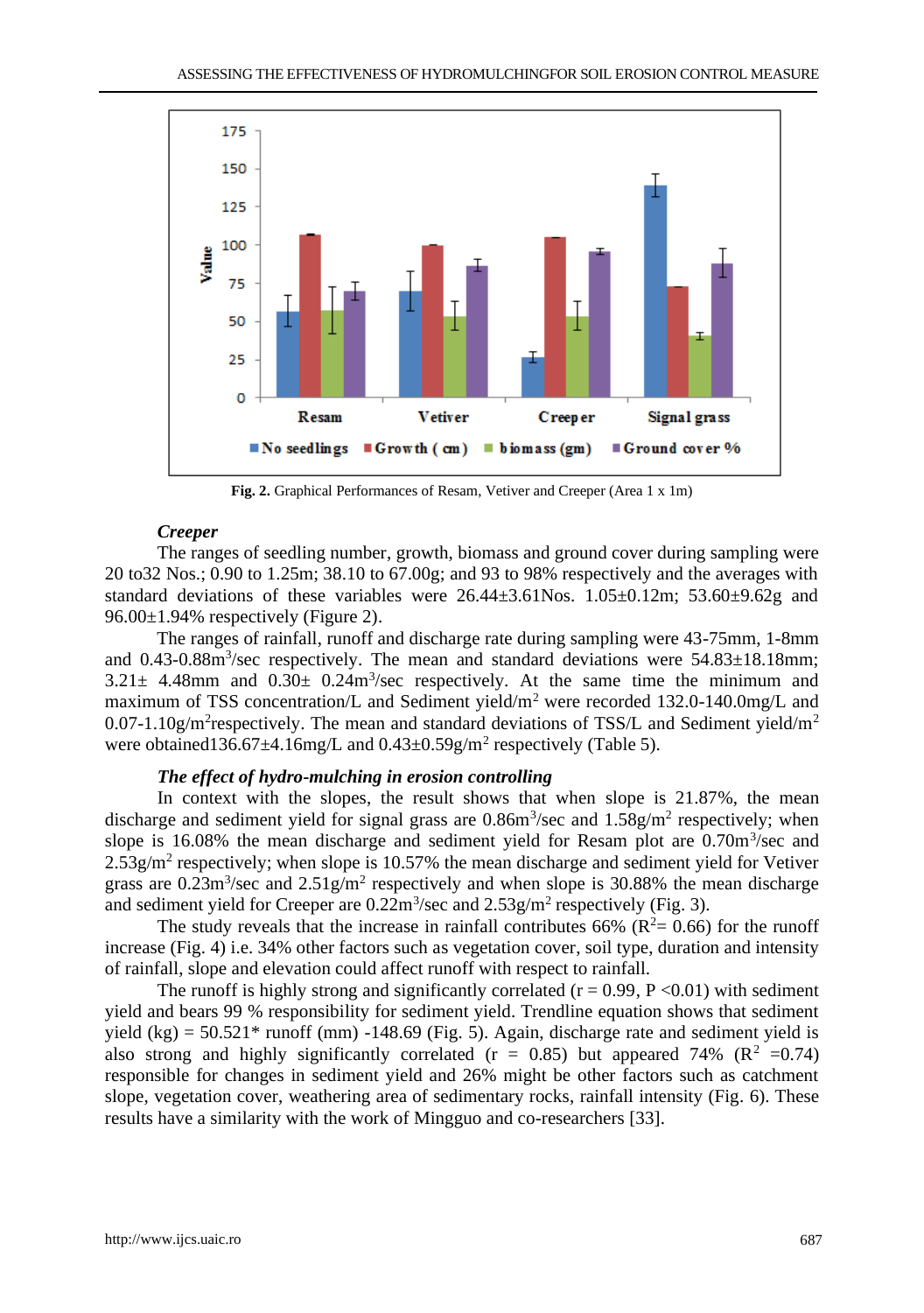

**Fig. 3.** Sediment yield and discharge rate with slope



**Fig. 4.** Runoff-rainfall relations



**Fig. 5.** Runoff-Sediment yield relation

The result revealed that the sediment discharge from the barren plot  $(636g/m<sup>2</sup>)$  and hydromulch applied plot  $(0.24g/m^2)$  makes a significant difference in sediment change (133:1). This indicates that the establishment of Signal grass by hydromulch application can play a vital role to minimize soil erosion [33]. The ratio of discharge rate and sediment yield/m of barren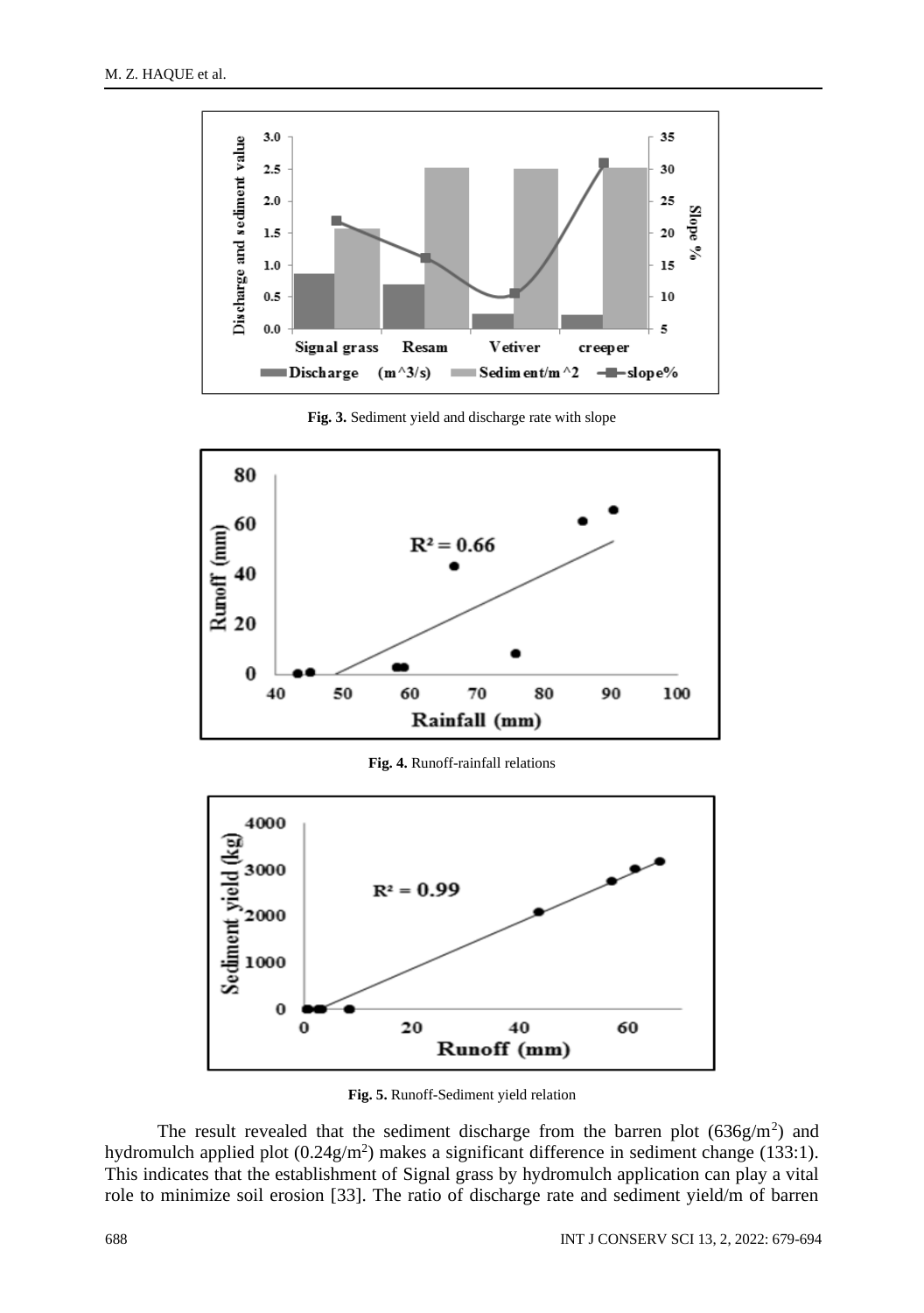(1:390), Signal grass (1:0.28), Resam (1:1.47), Vetiver (1:1.95) and Creeper (1: 1.95) indicate that Signal grass with more discharge rate, yields the minimum sediment per unit area than for other vegetation covered plots (Fig. 6). The biomass volume and ground cover percentage for Signal grass, Resam, Vetiver and creeper are similar to each other respectively but the seedling number varies for Signal grass and Creeper due to age of the plants where a greater number of Signal grass (average 132 Nos.) and the minimum number of Creeper (average 26 Nos.) were observed in 1.0m<sup>2</sup> plot.

Log transformed rainfall (mm) and TSS/L variable shows that increase of TSS depends approximately 50% on rainfall. The other factor can be predicted as vegetation and soil texture (Fig. 7). It was reported that the regression model fitted to non-coarse particle concentration across all surfaces was proportional to rainfall depth. Rose to a negative power and peak 6-min rainfall intensity rose to a positive power, where the proportionality constant varies by surface type [34].



**Fig. 6.** Discharge rate- Sediment yield relation



**Fig. 7.** Rainfall -TSS relation

This study exposes that the value of ground cover is nearly close to each other (60% - 98%) In such similar dense vegetation ground cover log-transformed data shows that they have negative and weakly significant correlation ( $r = -0.7$ ,  $P < 0.01$ ). The regression value denotes that ground cover has a 49% contribution to reducing discharge (Fig. 8). A similar finding states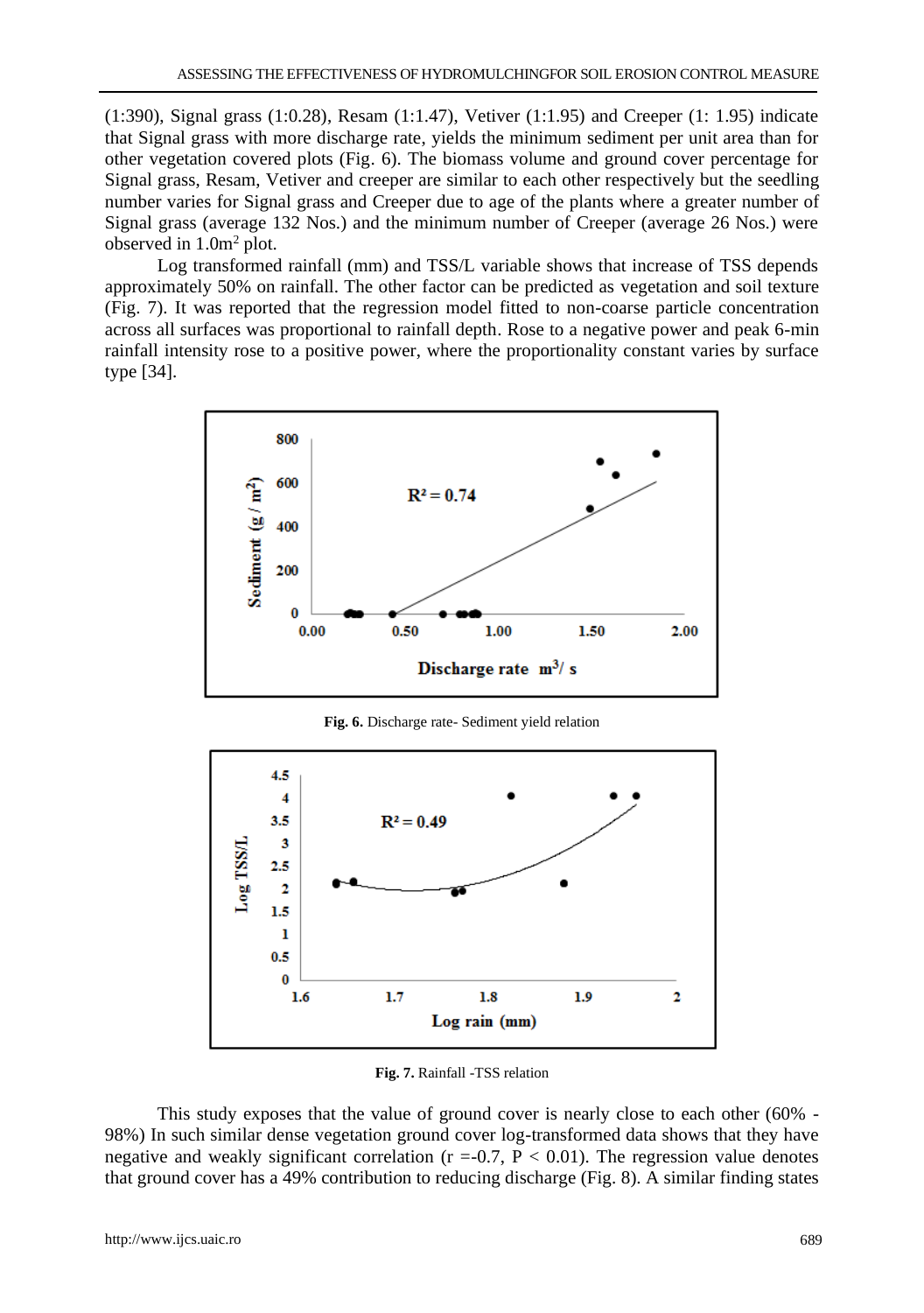that the presence of the stable density of forest canopy of the Bangi Forest Reserve plays an important role in minimizing surface erosion which is expected as one of the major contributorsto sediment yield in rivers. The successive layers of the canopy act as a filter through the interception process [35] and reduce the impact from splash erosion by raindrops [36].



**Fig. 8.** Ground cover – discharge rate relation

For barren land, runoff contributed 99% for increasing or decreasing sediment yield. During the study sediment yield from the barren plot of  $4340.32m^2$  is calculated  $2763.96$ kg for the mean runoff of 80.97mm. In the year 2015 barren land runoff was calculated at 1478.77mm. It is predicted from the Trendline that for the whole year 2015 the sediment from the barren plot would be 74.0 tons or  $16.84 \text{ kg} \cdot \text{m}^{-2}$  (Fig. 9).



**Fig. 9.** Runoff- Sediment yield relation in barren plot

After hydromulch application, the sediment yield from the plot of  $4340.3 \text{ } 2 \text{m}^2$  is calculated 1.05kg for the mean runoff of 2mm. In the year 2015, the total runoff for the vegetation-covered land was calculated at 145mm. It is predicted from the Trendline that for the year 2015 the sediment from the plot would be  $82.25$  kg or  $18.95$ g/m<sup>2</sup>(Fig. 10).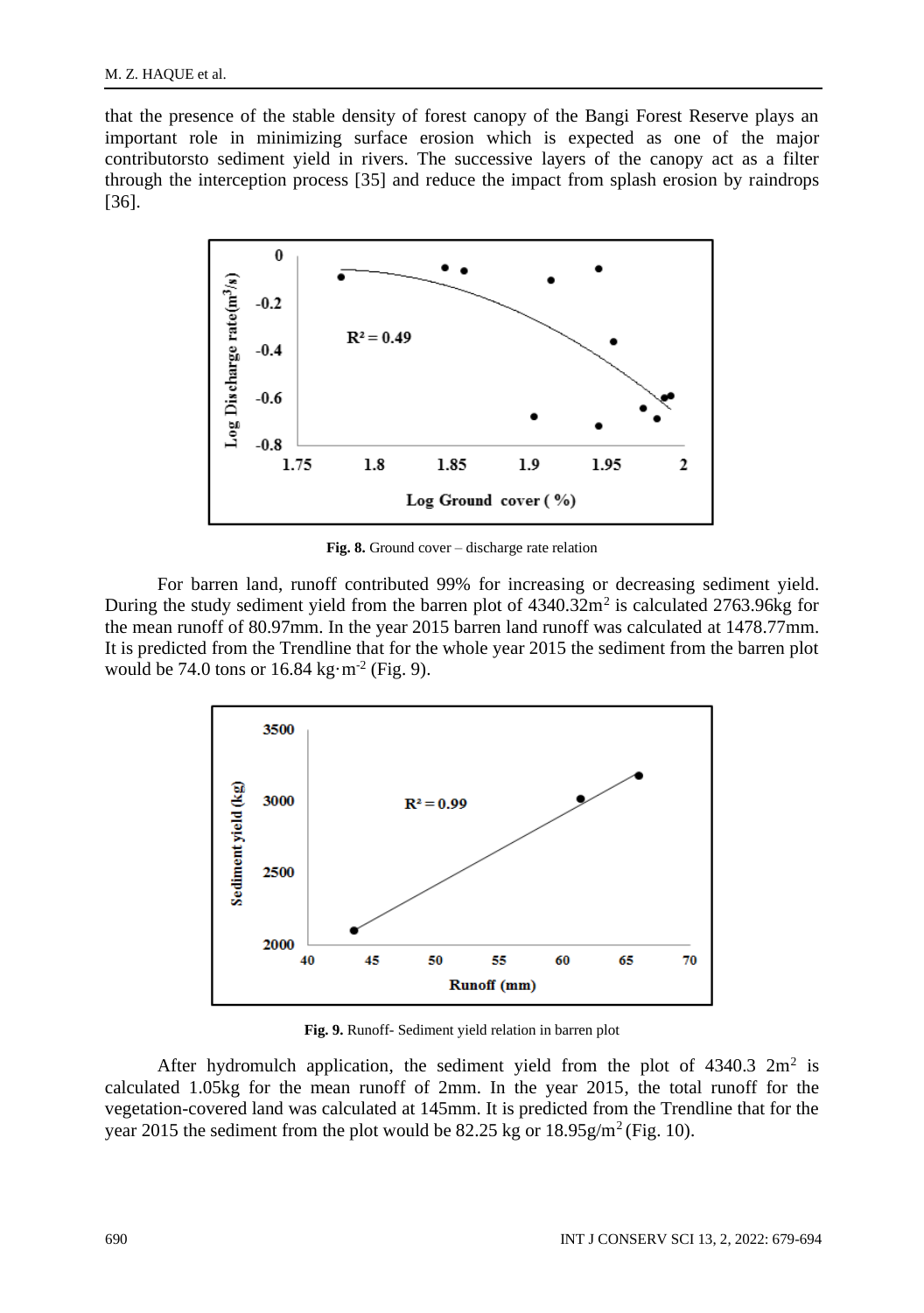

**Fig. 10.** Runoff- Sediment relation in Hydromulch applied plot

In the year 2015, the total runoff for the vegetation-covered land of UKM catchment was calculated at 145.29 mm. However, during this study, the mean runoff was 3.21mm. During sampling time, sediment yield from Resam  $(347.56m^2)$ , Vetiver  $(482.43m^2)$ , and Creeper  $(479.28m<sup>2</sup>)$  plot were calculated  $0.15kg$ ,  $0.21kg$ , and  $2.0kg$  respectively. It is predicted from the Trendline equation that for the year 2015, the sediment from the Resam, Vetiver and Creeper plot would be 6.86kg or 19.73g/m<sup>2</sup>; 9.37kg or 19.43g/m<sup>2</sup> and 9.16 kg or 19.10g/m<sup>2</sup> (Fig. 11).



**Fig. 11.**Runoff- Sediment relation in Resam, Vetiver, and Creeper covered plot

This analysis reveals that hydro mulching with signal grass is the maximum effective controlling measures for soil erosion among the four different vegetation-covered plots.

#### **Conclusion**

The study revealed that hydro mulch application can be one of the effective measures to control erosion. The establishment cost for hydro mulch is also considerably very low. This study revealed that hydro mulching is very convenient and it is time and cost-effective. On the other hand, it requires fewer labour than the other practices, therefore, it is suitable for land management too.

Therefore, hydromulching can be considered a rapid method to controlling erosion. After application, no vacancy filling was required and the survival percentage showed 99.39% which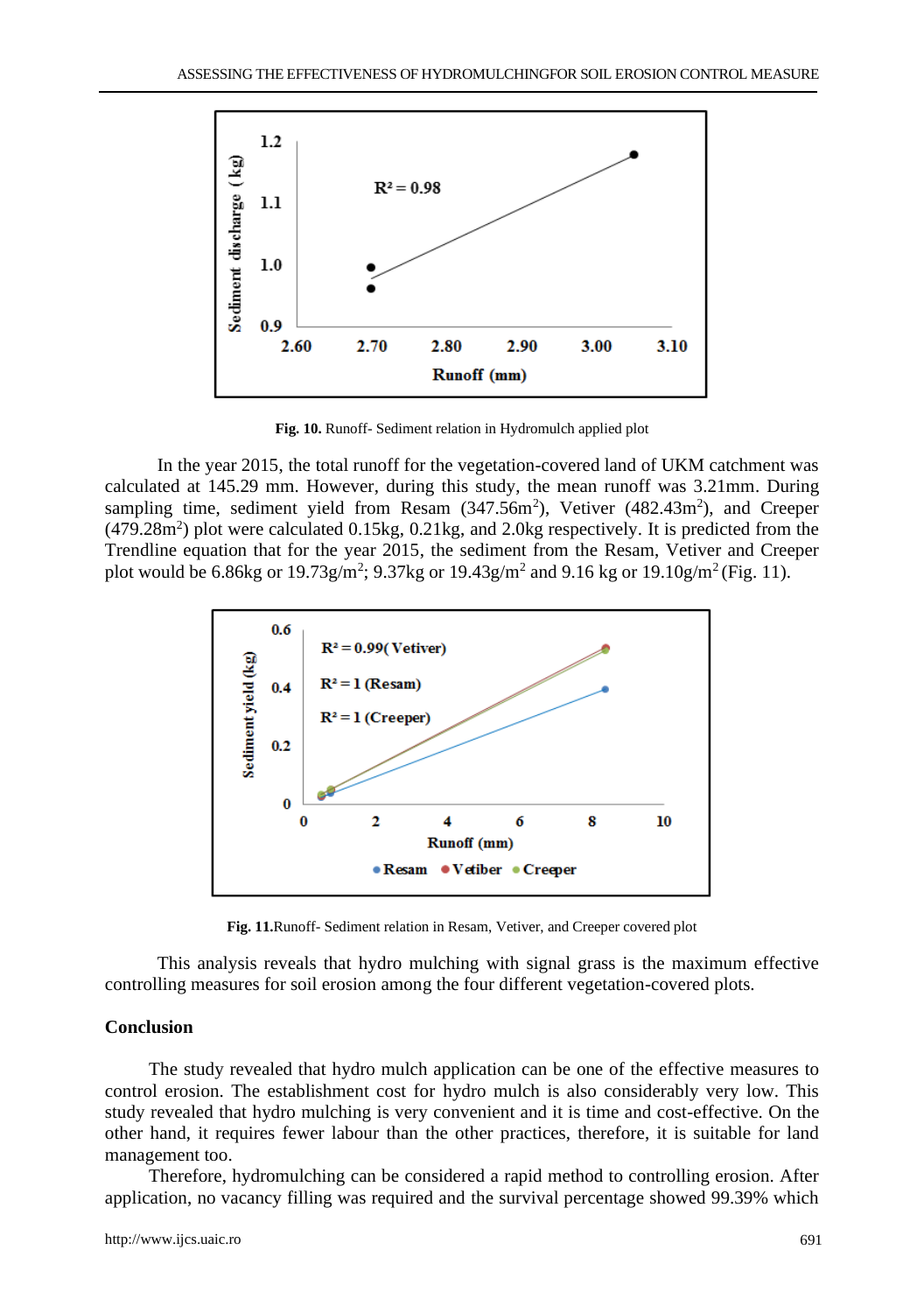was very satisfactory. The performance of hydromulching compared with other selective vegetation can suggest that management strategy for erosion control can be rapid, costeffective, easy handling, and sustainable. Nevertheless, there are some limitations like the supply of grass seeds, latex, and lorry for transportation for carrying the machine to the site of application.

#### **Acknowledgments**

The authors are thankful to the Faculty of Engineering and Built Environment, Earth Observation Centre & Institute for Environment and Development (LESTARI) of Universiti Kebangsaan Malaysia for providing excellent support to carry out various studies.

#### **References**

- [1] A. Malmer, H. Grip, *Soil Disturbance and Loss of Infiltrability Caused by Mechanized*  and Manual Extraction of Tropical Rainforest in Sabah, Malaysia, **Forest Ecology and Management, 38**(1-2), 1990, pp.1-12.
- [2] O. Igwe, *The geotechnical characteristics of landslides on the sedimentary and metamorphic terrains of South-East Nigeria, West Africa.***Geoenvironmental Disasters, 2**(1), 2015, pp. 1-14.
- [3] T.J.Dunai, G.G. López, J. Juez-Larré, *Oligocene–Miocene Age of Aridity in the Atacama Desert Revealed by Exposure Dating of Erosion-Sensitive Landforms*, **Geology, 33**(4), 2005, pp. 321-324.
- [4] M.M. Kaufman, *Erosion Control at Construction Sites: The Science–Policy Gap*, **Environmental Management, 26**(1), 2000, pp.89-97.
- [5] M.G. Wolman, A.P. Schick, *Effects of Construction on Fluvial Sediment, Urban and Suburban Areas of MaryLand,* **Water Resources Research, 3**(Second Quarter), 1967, pp. 451-464.
- [6] K.C.Puntenney-Desmond, K.D. Bladon, U. Silins, *Runoff and sediment production from harvesting hillslopes and the riparian area during high intensity rainfall events*, **Journal of Hydrology, 582**, 2020, pp. 124452.
- [7] E. Bochet, P. García‐Fayos, *Factors Controlling Vegetation Establishment and Water Erosion on Motorway Slopes in Valencia, Spain*, **Restoration Ecology, 12**(2), 2004, pp.166-174.
- [8] C.Kosmas, S.Gerontidis, M. Marathianou, *The Effect of Land Use Change on Soils and Vegetation over Various Lithological Formations on Lesvos (Greece), Catena, 40(1),* 2000, pp. 51-68.
- [9] N.C. Brady, R.R. Weil, **The Nature and Properties of Soils,** Prentice-Hall Inc., New Jersey, USA, 1996.
- [10] M. Rab, *Soil Physical and Hydrological Properties Following Logging and Slash Burning in the Eucalyptus Regnans Forest of Southeastern Australia,* **Forest Ecology and Management, 84**(1), 1996, pp. 159-176.
- [11] J.Albaladejo Montoro, J.Alvarez Rogel, J.Querejeta, E. Diaz, V. Castillo, *Three Hydro*‐*Seeding Revegetation Techniques for Soil Erosion Control on Anthropic Steep Slopes*, **Land Degradation & Development, 11**(4), 2000, pp. 315-325.
- [12] M.D.Ricks, W.T.Wilson, W.C.Zech, X. Fang, W.N. Donald, *Evaluation of hydromulches as an erosion control measure using laboratory-scale experiments*, **Water, 12**, 2020, pp. 515.
- [13] S.Bautista, J. Bellot, V.R. Vallejo, *Mulching Treatment for Postfire Soil Conservation in a Semiarid Ecosystem,* **Arid Land Research and Management, 10**(3), 1996, pp.235-242.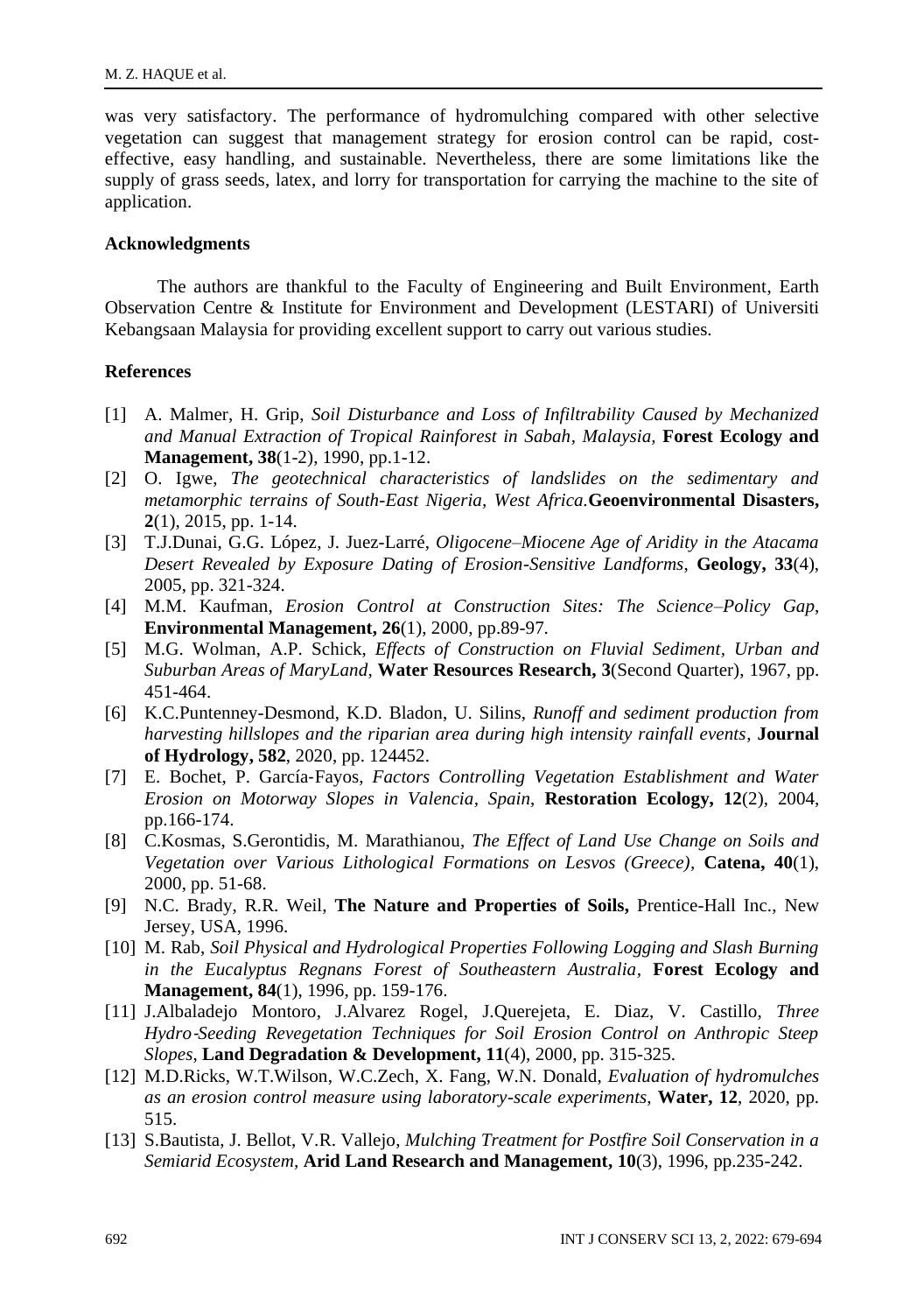- [14] N.L. Hartwig, H.U. Ammon, *Cover Crops and Living Mulches*, **Weed Science, 50**(6), 2002, pp. 688-699.
- [15] L.Faucette, L.Risse, M.Nearing, J. Gaskin, L. West, *Runoff, Erosion, and Nutrient Losses from Compost and Mulch Blankets under Simulated Rainfall,* **Journal of Soil and Water conservation, 59**(4), 2004, pp. 154-160.
- [16] G.A.Romanek, R.E.Moon, M.L. Marienfield, S.S. Guram, **Erosion Control Mat**, Google Patents, 1993.
- [17] J. Grace, *Forest Road Sideslopes and Soil Conservation Techniques*, **Journal of Soil and Water conservation, 55**(1), 2000, pp. 96-101.
- [18] T.K. Hui, *Best Management Practices on Soil Erosion and Sediment Control in the Construction Industry*, **Bultin Ingenieur***,* 2010.
- [19] P. Dorn, J. Rodgers, *Variability Associated with Identification of Toxics in National Pollutant Discharge Elimination System (Npdes) Effluent Toxicity Tests*, **Environmental Toxicology and Chemistry, 8**(10), 1989, pp.893-902.
- [20] N.S.Ahmad, F.B. Safiah, Y.M. Yusoff, G. Didams, *A systematic review of soil erosion control practices on the agricultural land in Asia,* **International Soil and Water Conservation Research, 8**(2), 2020, pp.103-115.
- [21] V.H.D. Zuazo, C.R.R. Plegueezuelo, *Soil-erosion and runoff prevention by plant covers. A review*, **Agronomy for Sustainable Development, 28**, 2008, pp. 65-86.
- [22] C.Robinson, M. Ghaffarzadeh, R. Cruse, *Vegetative Filter Strip Effects on Sediment Concentration in Cropland Runoff,* **Journal of Soil and Water conservation**, **51**(3), 1996, pp. 227-230.
- [23] J.M. Ditomaso, *Invasive Weeds in Rangelands: Species, Impacts, and Management*, **Weed Science, 48**(2), 2000, pp. 255-265.
- [24] E.J. Veneklaas, R. Van Ek, *Rainfall Interception in Two Tropical Montane Rain Forests*, *Colombia,* **Hydrological Processes***,* **4**(4), 1990, pp. 311-326.
- [25] S.A. Hayes, R. Mclaughlin, D. Osmond, *Polyacrylamide Use for Erosion and Turbidity Control on Construction Sites*, **Journal of Soil and Water conservation**, **60**(4), 2005, pp. 193-199.
- [26] O.R. Videen, **Method and Device for Coloring Bulk Hydro Mulch Fibers**, Google Patents, 1980.
- [27] A.Sotomayor-Ríos, J.Velez-Fortuno, R.Woodbuky, K. Schertz, A. Sierra-Bracero, *Description and Cytology of a Form of Signal Grass (Branchiaria Brizantha Stapf.) and Its Agronomic Behavior Compared to Guinea Grass Panicum Maximum Jack,* **Journal of Agriculture of the University of Puerto Rico, 44**, 1960, pp. 208-220.
- [28] G.W. Hamilton Jr, **Pelletized Mulch Composition and Process for Preparing Same**, Google Patents, 1995.
- [29] L.Beesley, E. Moreno-Jiménez, J.L. Gomez-Eyles, *Effects of Biochar and Greenwaste Compost Amendments on Mobility, Bioavailability and Toxicity of Inorganic and Organic Contaminants in a Multi-Element Polluted Soil,* **Environmental Pollution, 158**(6), 2010, pp. 2282-2287.
- [30] S.F.Vaughn, J.A.Kenar, F.C.Felker, M.A.Berhow, S.C.Cermak, R.L.Evangelista, G.F.Fanta, R.W. Behle, E. Lee, *Evaluation of Alternatives to Guar Gum as Tackifiers for Hydromulch and as Clumping Agents for Biodegradable Cat Litter,* **Industrial Crops and Products, 43**, 2013, pp. 798-801.
- [31] W.B. Hansford, **Sprayable Hydromulch**, Google Patents, 1981.
- [32] D.E. Walling, *Linking Land Use, Erosion and Sediment Yields in River Basins*, **Hydrobiologia**, 410, 1999, pp. 223-240.
- [33] Z.Mingguo, C. Qiangguo, C. Hao, *Effect of Vegetation on Runoff-Sediment Yield Relationship at Different Spatial Scales in Hilly Areas of the Loess Plateau, North China*, **Acta Ecologica Sinica, 27**(9), 2007, pp.3572-3581.